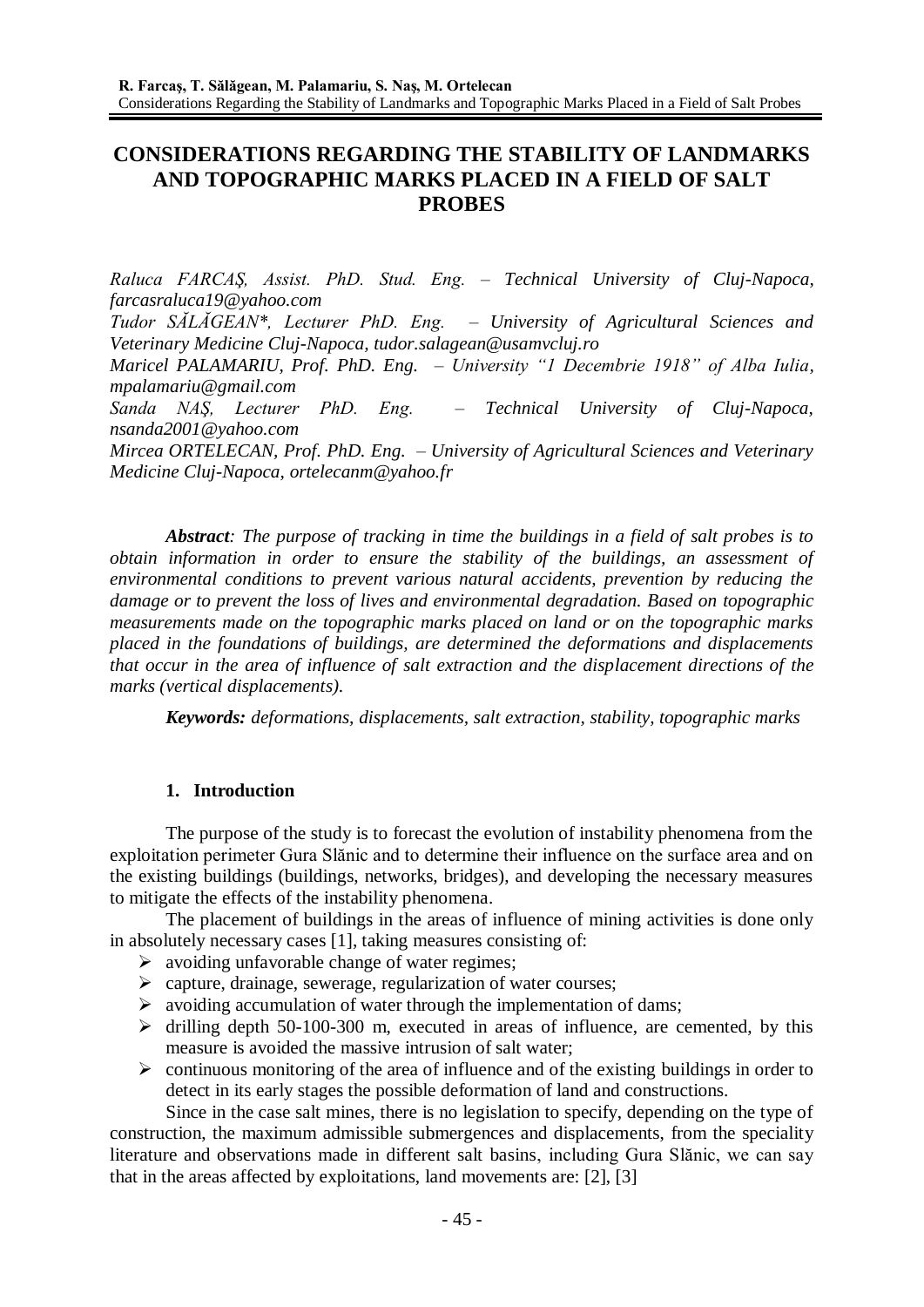- $\triangleright$  movements due to the imbalance caused by operating without modifying the action of possible dissolution phenomena on the backs of salt, having the following phases:
	- Acceleration;
	- Constant speed;
	- Extinguishing.
- $\triangleright$  movements due to the imbalance caused by the operation, on which it overlaps the effect of the dissolving modifier on the back the salt, having the following steps:
	- Acceleration;
	- Dissolving floors and pillars;
	- Subsidence.

Moreover, the normatives and standards in the construction industry (NP-055-2001 – regarding the antiseismic design of housing construction, social-cultural, industrial and agricultural buildings, STAS 1242/61) governing the design of new buildings and presents principles for evaluating the level of protection for the existing buildings, and the determination of the intervention measures in emergency situations [4].

Târgu Ocna is located in seismic zone C. Because of this seismic zone classification and location, according to STAS 1242/61, which prohibits the construction in areas where there are gaps underground, it is recommended removal from the PUG of the lands related to the exploitation perimeter Gura Slănic - Târgu Ocna.

### **2. Additions**

The aim of the topographical works is to monitor the phenomena of instability manifested on the land surface related to the salt extraction from Gura Slănic by topographic measurements realised in time.

The topographic monitoring involves measurements, analysis and interpretations. The monitoring points are coded and materialized on the ground by bornes, landmarks and topographic marks placed in the foundations of buildings, having established topographic coordinates.

The topographic measurements for levelling were performed with LEICA DNA 03, using the methodology specific for the middle geometric leveling. For measurements processing was adopted indirect measurements method.

The topographic measurements conducted on the tracking landmarks have an important role in monitoring the land surface deformations and stability of Gura Slănic field probes.

To calculate the height of all the marks from Gura Slănic field probe was used as starting height level the one of the landmark reference RN (DTM) of 1940 from the Station building Tg. Ocna.

For determining the vertical displacements of the tracking marks, were performed leveling measurements to obtain the height  $(H<sup>N</sup>)$  for each mark.

The vertical displacement is a parameter that can be determined directly by leveling topographical measures.

The relative vertical displacements  $( \Delta S)$  are determined with the relation:

$$
\Delta S = H_i - H_{i-1} \tag{1}
$$

The absolute vertical displacements (S) are determined with the relation:

$$
S=H_i-H_0 \tag{2}
$$

- 46 -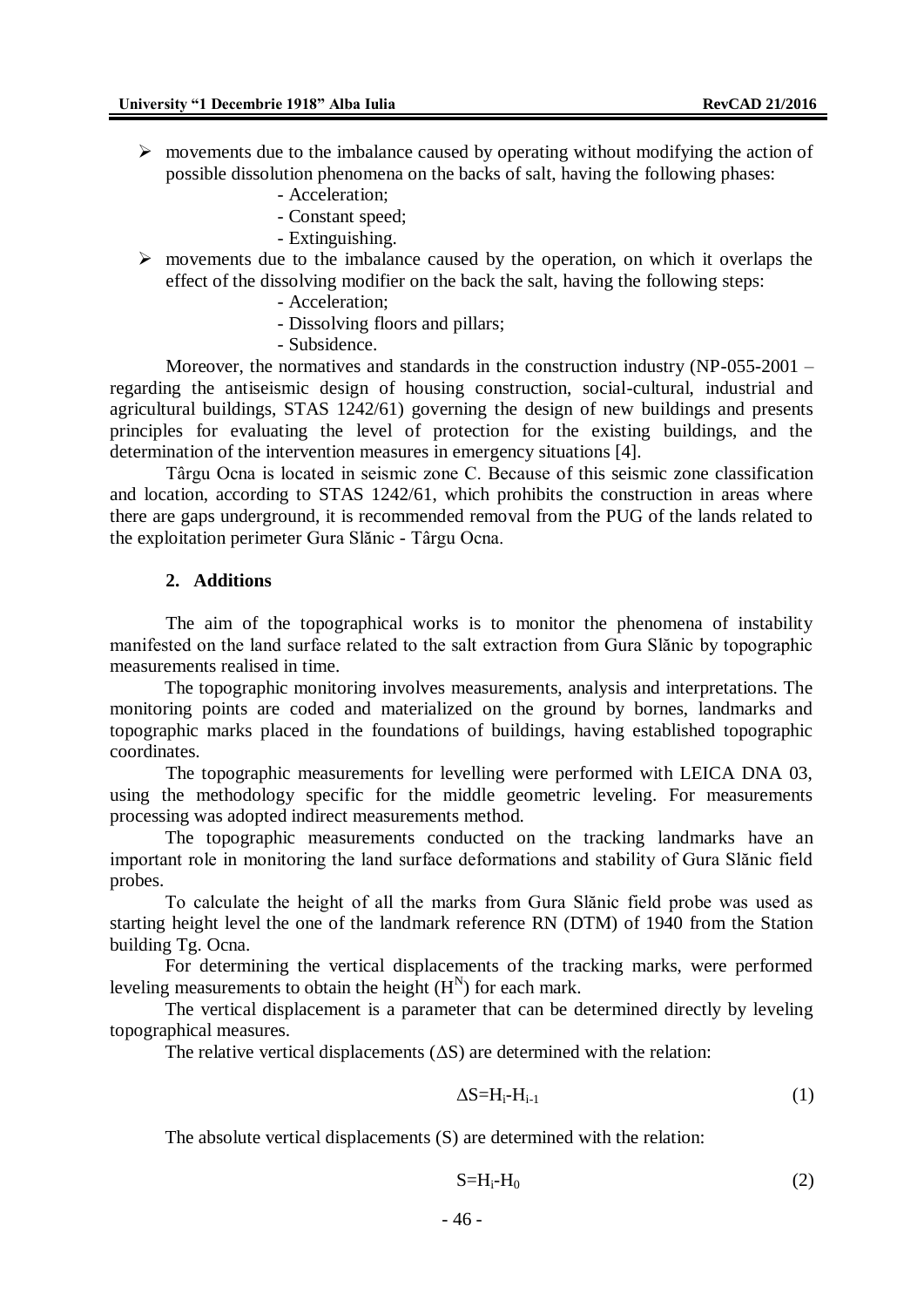where:

 $H<sub>i</sub>$  – the height at the current measurement;

 $H_{i-1}$  – the height at the previous measurement;

 $H_0$  – the height at the basis measurement.

The results of processing the leveling measurements performed on the topographic marks are shown in table 1.

| Landmark        | $\Delta S$ [mm] | $\Delta S$ [mm] | $\Delta S$ [mm] | $\Delta S$ [mm] | $\Delta S$ [mm] |
|-----------------|-----------------|-----------------|-----------------|-----------------|-----------------|
|                 | 2009-2010       | 2010-2011       | 2011-2012       | 2012-2013       | 2013-2014       |
| P <sub>1</sub>  | $-11,4$         | 4,3             | $-4,3$          | $-4,9$          | $-0,3$          |
| P2              | $-7,5$          | $-12,7$         | 8,4             | $-13,4$         | $-7,9$          |
| P <sub>3</sub>  | $-4,9$          | $-3,1$          | $-4,4$          | $-4,9$          | $-5,3$          |
| P4              | $-8,5$          | $-6,2$          | $-7,6$          | $-10,4$         | $-10,2$         |
| P <sub>5</sub>  | $-10,4$         | $-8,7$          | $-8,7$          | $-11,3$         | $-11,5$         |
| P <sub>6</sub>  | $-13,6$         | $-6,0$          | $-9,8$          | $-11,7$         | $-12,7$         |
| P7              | $-6,3$          | $-7,9$          | $-10,7$         | $-14,5$         | $-11,4$         |
| P <sub>8</sub>  | $-4,1$          | 1,1             | 3,5             | $-8,2$          | $-6,4$          |
| P <sub>9</sub>  |                 |                 |                 |                 | 0,0             |
| P10             | $-1,9$          | $-2,3$          | $-0,4$          | $-7,2$          | $-7,8$          |
| P11             |                 | $-1,7$          | $-1,2$          | $-6,6$          | $-8,0$          |
| P12             |                 | $-0,9$          | $-1,9$          | $-8,7$          | $-7,4$          |
| P13             | $-6,0$          | $-2,1$          | 0,4             | $-7,8$          | $-8,3$          |
| P14             |                 | $-1,8$          | 8,1             | $-7,6$          | $-9,5$          |
| P15             | $-1,0$          | $-1,5$          | 3,8             | 2,1             | $-15,1$         |
| P16             | $-1,7$          | $-0,9$          | 4,8             | 3,3             | $-14,2$         |
| P17             | $-1,5$          | $-1,4$          | 3,7             | 4,5             | $-22,2$         |
| P18             | $-1,2$          | $-1,7$          | 4,1             | 3,8             | $-14,2$         |
| P <sub>19</sub> | 0,0             |                 |                 |                 | 0,0             |
| P <sub>20</sub> | $-7,3$          | $-10,9$         | $-3,2$          | 6,0             | $-7,7$          |
| P <sub>21</sub> | $-5,9$          | $-1,2$          | 0,9             | $-7,7$          | $-6,5$          |

Table 1. Dispacements of the landmarks

In the building area, the values of the submergences recorded during 2010-2011 on the landmarks are between  $(-10.9 \div +4.3 \text{ mm})$ .

For the period 2011-2012, the landmarks for stability tracking recorded values of submergences between  $(-10.7 \div +8.4 \text{ mm})$ .

For the period 2012-2013, the landmarks for stability tracking recorded values of submergences between  $(-14.5 \div +6.0 \text{ mm})$ .

For the period 2013-2014, the landmarks for stability tracking recorded values of submergences between  $(-22.2 \div +0.0 \text{ mm})$ .

In the analyzed period 2013-2014, all the tracking landmarks recorded negative submergences in time.

In the variation diagram can be seen how each landmark evolved in terms of immersion recorded during a certain measurement (fig. 1).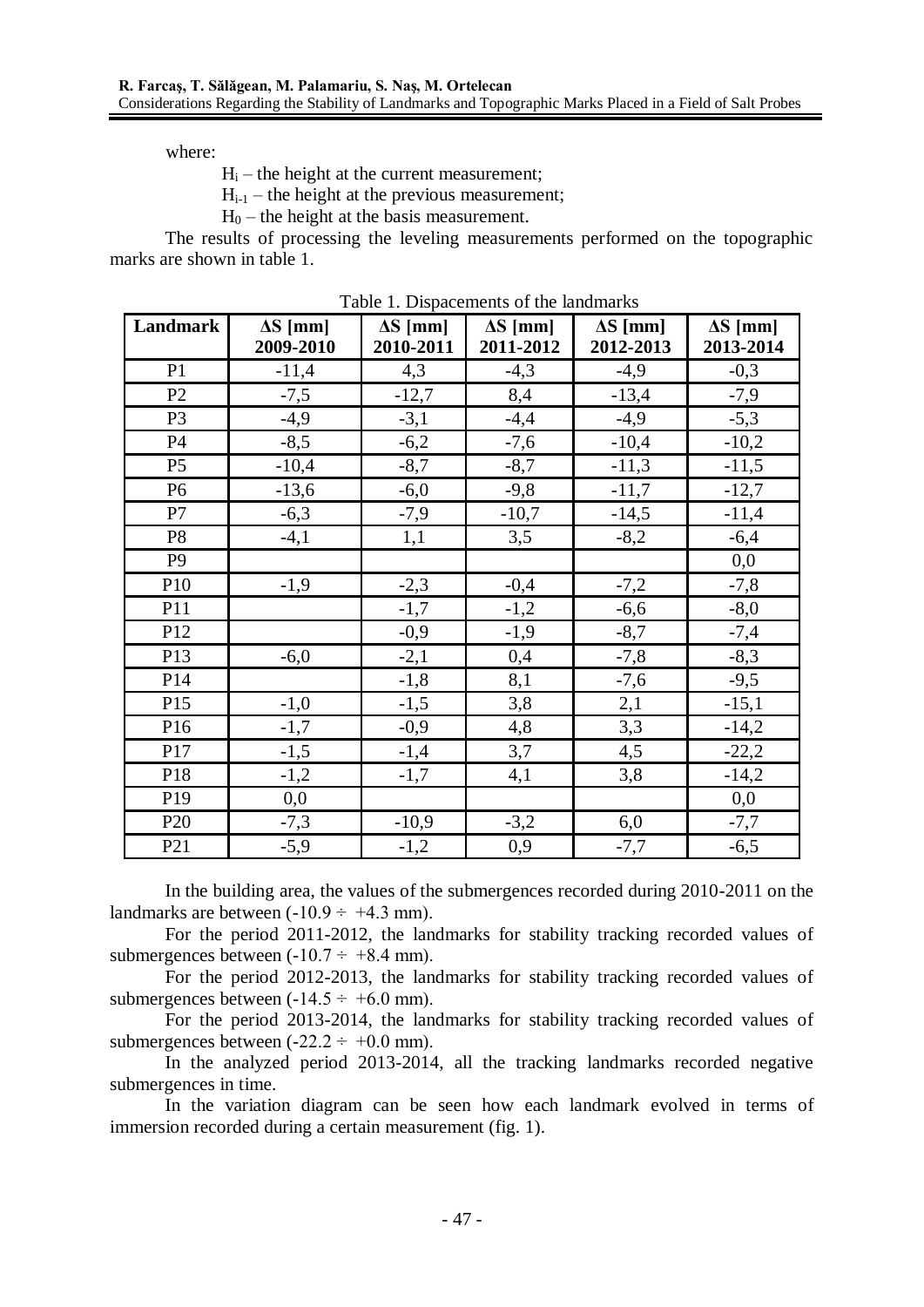

Fig.1. Variation diagram with the submergences

Based on the planimetric coordinates and on the submergences values during the period 2013-2014, were represented submergences isolines (curves of equal submergence) on the leveling route realized (Fig. 2).

The curves of equal submergence for the period 2013 - 2014, by which it can be highlighted the areas with the landmarks which recorded positive/negative values of submergences for the period 2013-2014.

In Fig. 2 is identified by the color tones the vertical displacements of the landmarks as follows: the yellow color represent the terrain liftings and the red color represent the terrain submergences, the values are given in mm.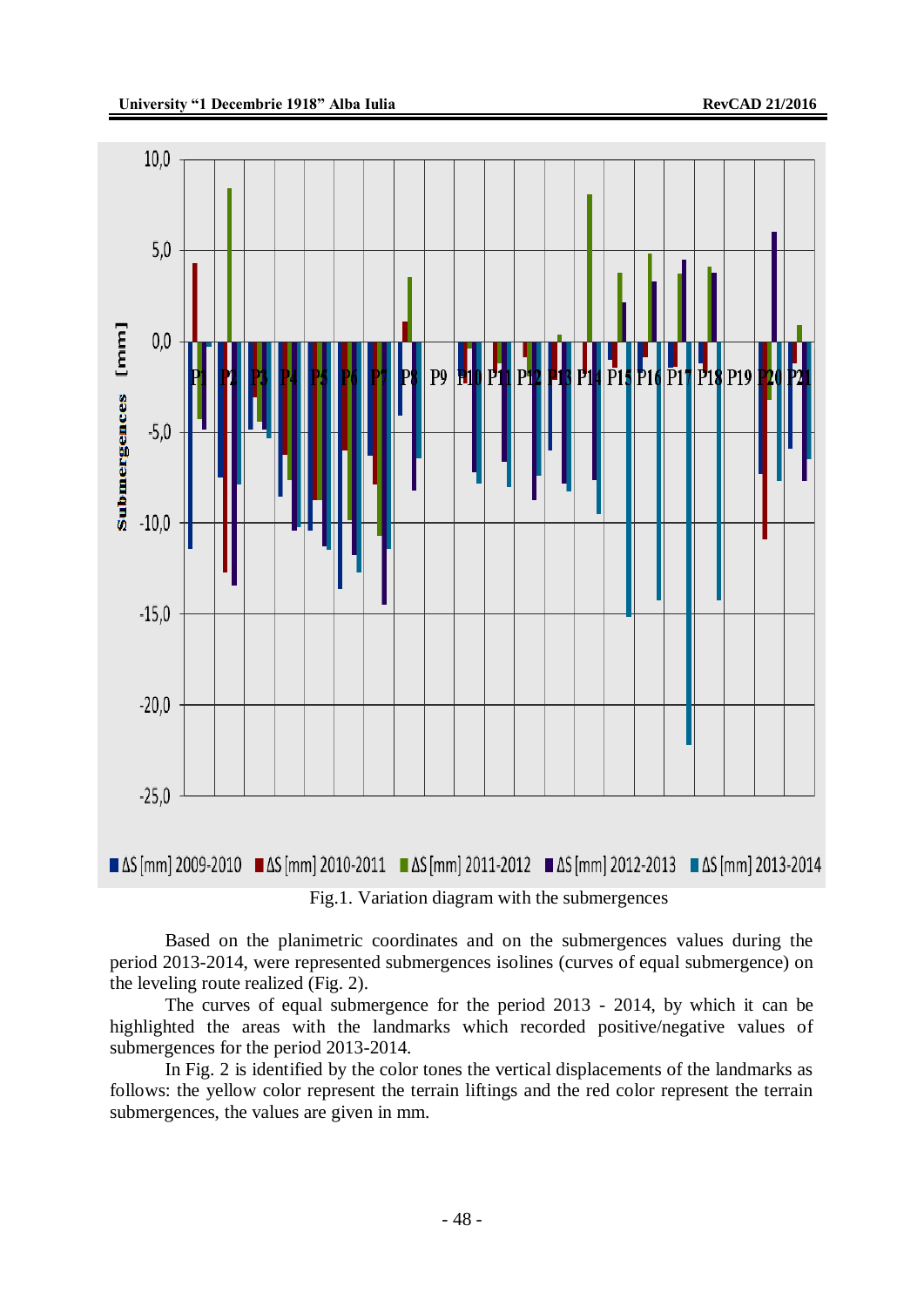



#### **3. Conclusions**

The results of measurements achieved in 2014 on the topographic marks placed on the construction foundations indicates that they are in a continuous vertical movement.

The topo-geodetic methods, by their high measurement accuracy and arrangements made to get data and estimation of results, represent a basic system in the extensive process of studying the behavior of constructions.

In topographic monitoring for tracking constructions will be given particular attention for the following:

- The vertical displacements registered on the leveling marks from the buildings area or on topographical marks.
- The surface modification that may occur as a result of the action of the natural environmental and anthropogenic factors in the tracked area.